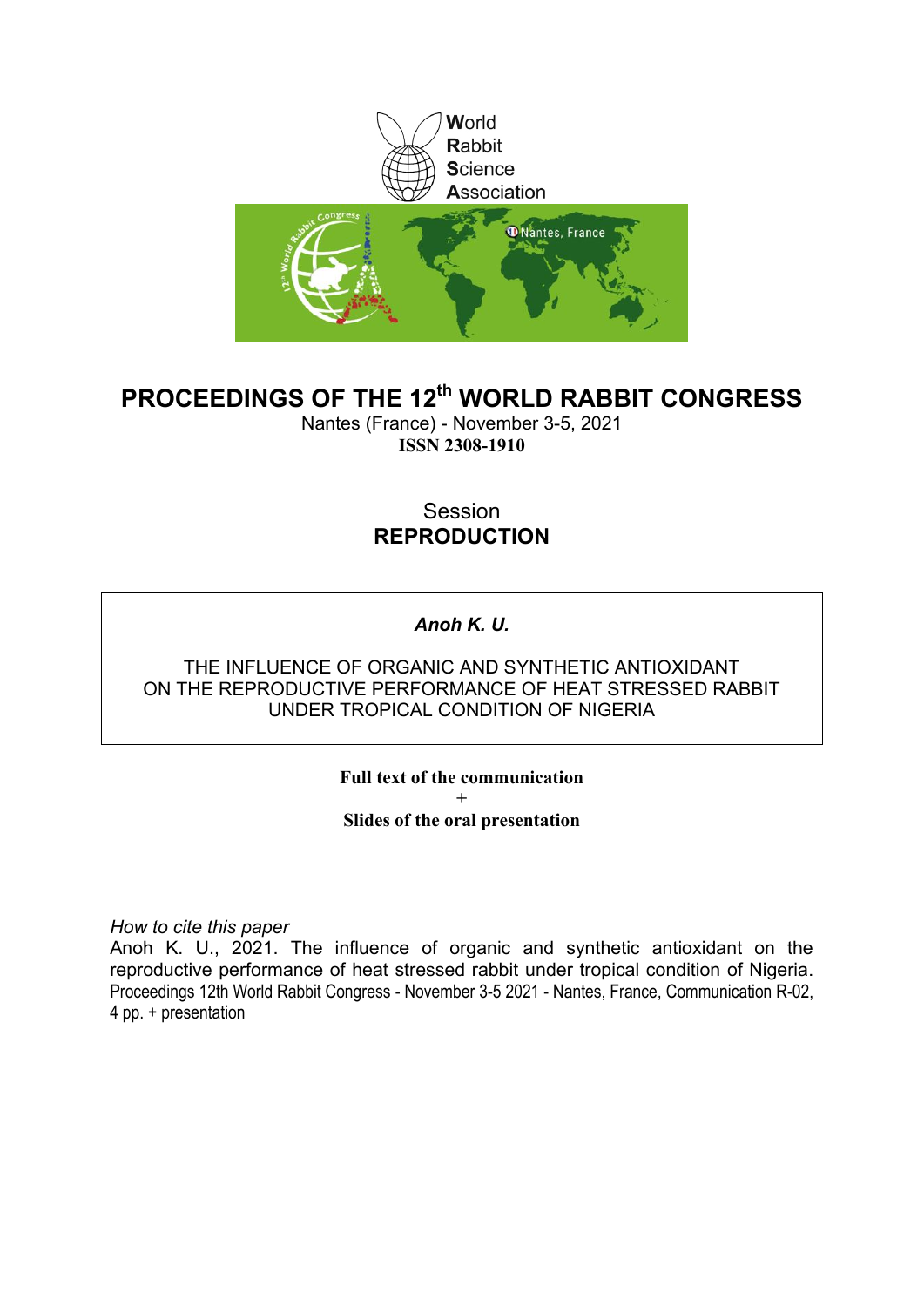## **THE INFLUENCE OF ORGANIC AND SYNTHETIC ANTIOXIDANT ON THE REPRODUCTIVE PERFORMANCE OF HEAT STRESSED RABBIT UNDER TROPICAL CONDITION OF NIGERIA**

#### **Anoh K. U.**

Dept. of Animal Science, Ahmadu Bello University, P.M.B 1044, Zaria, Nigeria Kevin2us.man@gmail.com

#### **ABSTRACT**

The aim of this study was to evaluate the influence of organic and synthetic antioxidant on the reproductive performance of heat stressed rabbit under tropical conditions of Nigeria. A total of forty (40) matured rabbits were used. The rabbits were allotted into the treatment groups with ten (10) rabbits per treatment in a completely randomized design. Rabbits in the first group  $(T_1)$  were the control, animals in the treatment 2  $(T<sub>2</sub>)$  were fed with diets as in the controls and given sodium bicarbonate (NaHCO<sub>3</sub>) buffer water. Rabbits in treatment three  $(T_3)$  were fed diet containing synthetic vitamin C and the forth group  $(T_4)$  was fed diet containing Baobab Fruit Pulp Meal as an organic antioxidant. Rabbits were given access to feed and water *ad libitum*. Blood samples (5 ml) were collected from the ear vein at 10.00 h from five animals chosen randomly from each group of rabbits respectively before, during and after gestation and thyroxine hormone concentrations were evaluated. Reproductive performance of the female rabbits was also evaluated. Vitamin C and BFPM significantly (P<0.05) increased thyroxine secretion and improved reproductive performance of the does. It was concluded that baobab can be used as an antioxidant for alleviating heat stress and was recommended to be included in rabbit diets during the hot period.

**Key Words**: Antioxidants, Heat Stress, Reproduction and Hormone

### **INTRODUCTION**

Rabbit production holds promise for relieving widespread micronutrient and protein malnutrition, while making positive contribution to the sustainable intensification of smallholder agriculture. Heat stress has been known to reduce reproductive efficiency in rabbits and was reported to have affected hormones secretion, litter size at birth as well as litter size at weaning ( Marai *et al.,* 2004). Ameliorating heat stress with anti-oxidants was found to be cheaper and physiologically friendly for rabbits compared to other methods. Vitamin C has been widely used as an antioxidant (Abdel – Monem 2001; Sahin, and Kucuk, 2001) and sodium bicarbonate buffer was reported to be effective in alleviating heat stress respectively (Peart, *et al*., 2013). The recent advocacy on the use of organic products rather than synthetic products that may be hazardous brought about a renewed interest in the use of organic products that are viable and physiologically safe. Baobab has been reported to contain high amount of vitamin C (Agbessi Dos-Santos, 1987), and was effective in alleviation heat stress in rabbits (Anoh, 2017).

This study was designed to evaluate the influence of organic and synthetic antioxidant on the reproductive performance of heat stressed rabbit under tropical condition of Nigeria.

#### **MATERIALS AND METHODS**

#### **Experimental site**

This study was carried out at the Rabbit Unit of the National Animal Production Research Institute (NAPRI) Shika, Zaria. Shika lies between  $11^{\circ}$  12' 42" N and  $7^{\circ}$  33' 14" E at an altitude of 691 m above sea level (Ovimaps, 2014). Zaria has an average rain fall of 1100mm which starts from late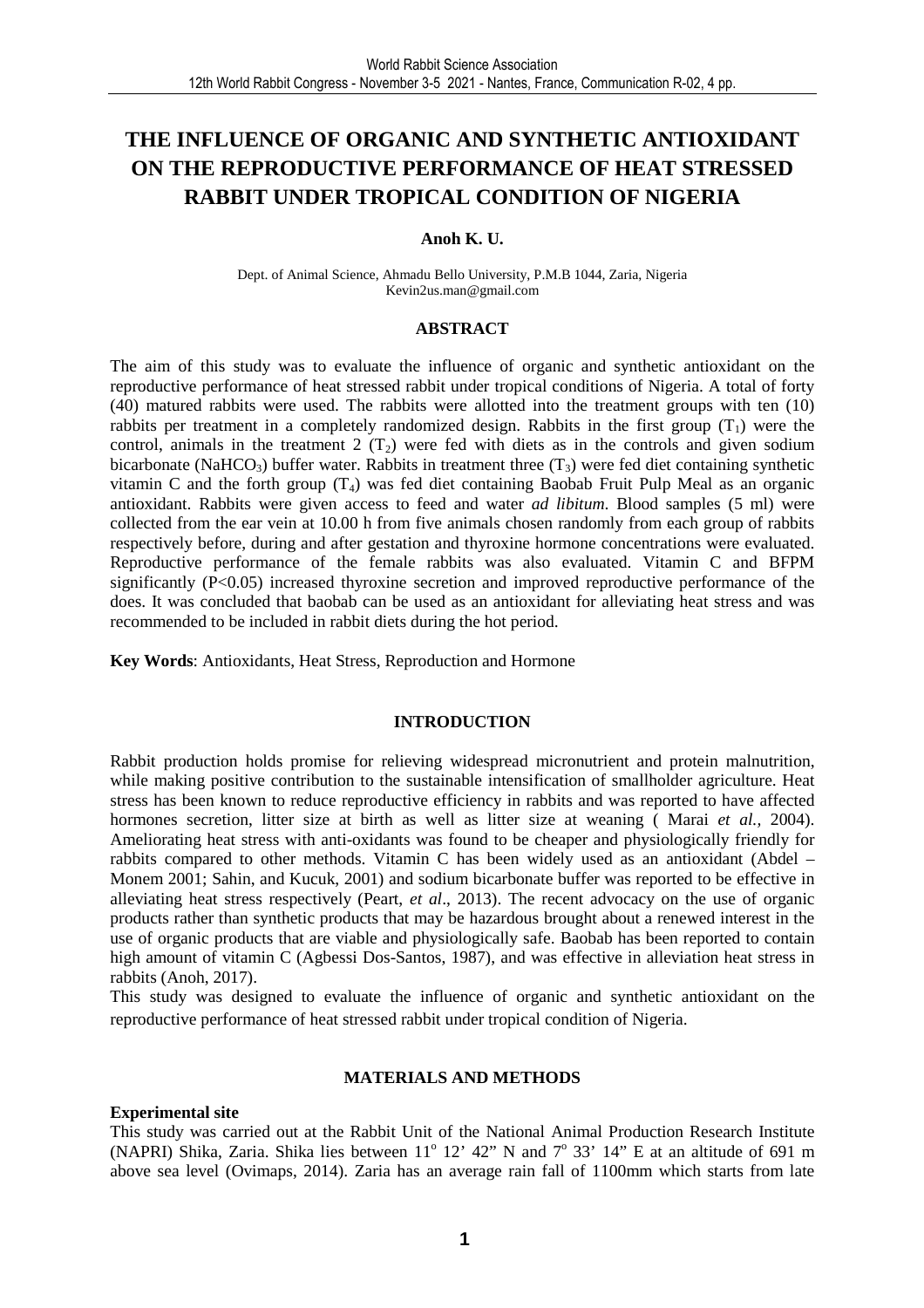April and early May to mid-October and an average temperature of  $37^{\circ}$ C and average relative humidity of 75%

#### **Housing**

The animals were housed in perforated metallic hutches measuring 75 X 75 X 75 cm and raised 80 cm from the floor level. The hutches were thoroughly washed and disinfected with a locally made disinfectant and allowed to dry for one week before the animals were brought. Feed and watering troughs which were made of bunt clay were provided in each hutch. The rabbits were placed individually in clearly labeled cells.

#### **Preparation of buffer**

Potassium bicarbonate, sodium bicarbonate and carbonate anhydrous salts were purchased from a laboratory equipments and chemicals vendor in Samaru-Zaria. Distilled water was prepared in the Multiuser Laboratory of the Department of Chemistry, Ahmadu Bello University Zaria. The buffer solution was prepared according to the methods of Chandra (2006) at a pH of 7.5 in the Department of Biochemistry, Ahmadu Bello University Zaria.

#### **Experimental animals, diets and design**

A total of forty (40) Adult rabbits (New Zealand White crosses) with average weight of 2600g were used in this study. The rabbits were randomly allotted into the experimental treatments of five treatment groups with Ten (10) rabbits per treatment in a Completely Randomized Design (CRD). The treatment groups consisted of: Control (Water without anti-stress), Sodium Bicarbonate (NaHCO<sub>3</sub>), solution with feed respectively, Feed- Vitamin C, and BFPM as additives respectively (designated T1, T2, T3 and T4 respectively). The water was offered *ad libitum* but changed daily in morning. All rabbits were fed the same concentrate feed and the study lasted for 20 weeks. All recommended managerial practices were dully observed.

#### **Determination of thyroxine (T4) concentration**

Five (5) ml of blood samples were collected through the ear vein from five (5) rabbits, before (24 hours before mating), during  $(14<sup>th</sup>$  day of pregnancy) and after gestation  $(24$  hours after kindling) from rabbits randomly selected from the treatment groups, respectively into a bottle without anticoagulant and allowed to clot. The blood samples were centrifuged at 3000 rounds/minute for 15 minutes. The serum harvested was stored at  $-10^{\circ}$ C until analyzed for T<sub>4</sub>. The T4 concentration was determined using ELISA kits (Liaison® T4 Byk-Sangtec Diagnostica, Dietzenbach, Germany) according to the manufacturer's instructions. The sensitivity of this assay, or Lower Limit of Detection (LLD) was distinguished from zero calibrator; was at 10ng/ml.

### **Reproductive performance of Rabbit Does**

The rabbits were allowed to adjust to the treatment for four weeks before mating. Does were brought individually to be serviced by the buck (1 buck: 1doe / treatment).  $7<sup>th</sup>$  day weight increment and abdominal palpation was used to confirm pregnancy. Does that were not pregnant were re-mated. Parameters monitored included, date of kindle, litter size, weight of litter, weight of kits, survivability (%) of kits at weaning and kits weight at weaning. Data were obtained from two parities and the experiment lasted for 20 weeks.

#### **Statistical analysis**

Data obtained from the study were subjected to analysis of variance using the general liner model procedure of SAS (2002). Significant differences among treatment means were separated using the pair wise difference (Pdiff) in the SAS package.

### **RESULTS AND DISCUSSION**

The initial thyroxine levels (Table 1) of the rabbits were low, compared to the values obtained during and after gestation. During pregnancy, thyroxine secretions increased a little above the initial thyroxine value and this may be due to the important role the hormone play in body metabolism,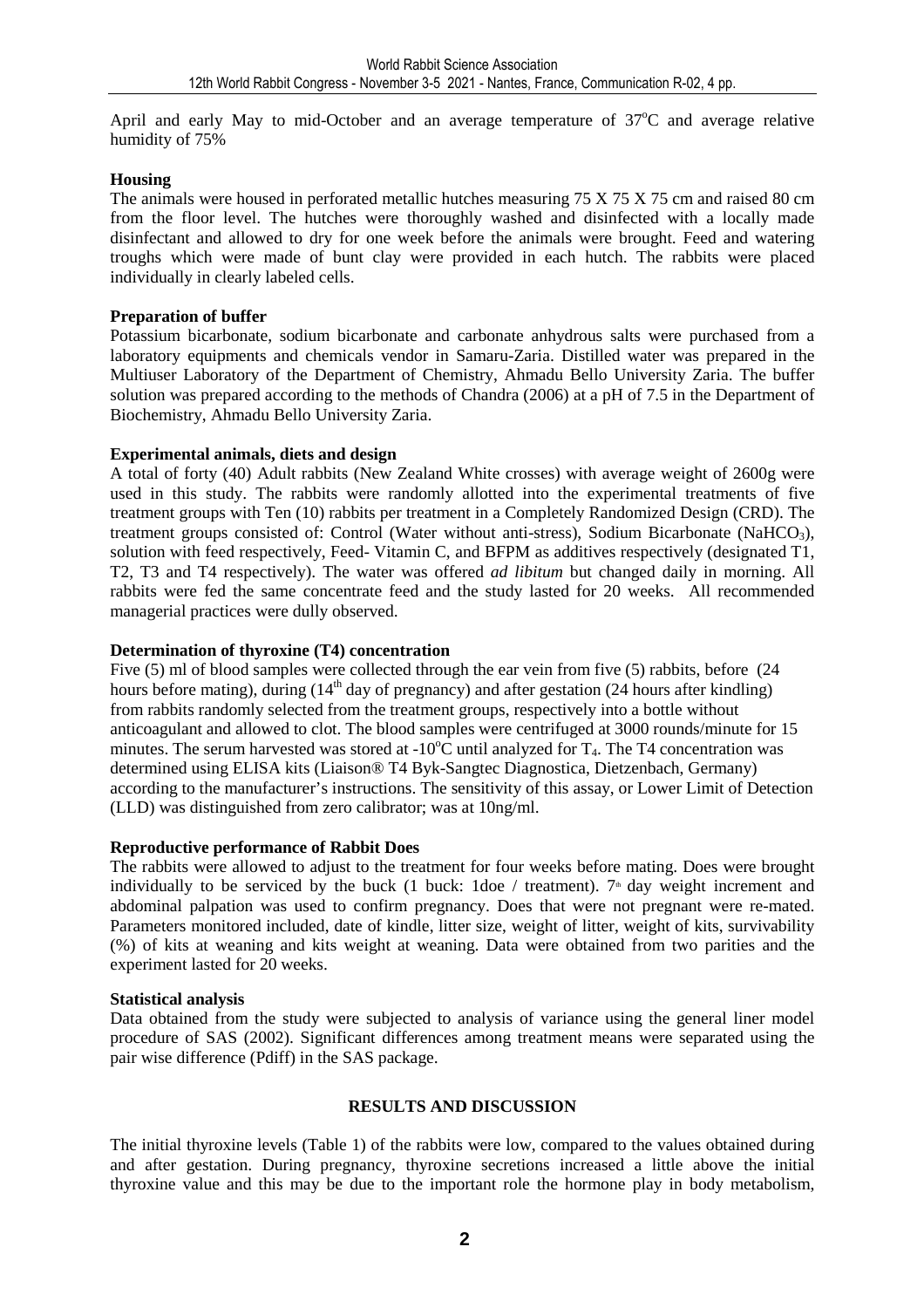leading to increase in serum protein, fat and carbohydrate to fulfill the high demand of the foetus from glucose and other components (Damiano *et al.,* 2017). Thyroxine is considered necessary for cellular metabolism of the mammary gland and energy utilization which could be considered as important factors in milk biosynthesis. After kindling, vitamin C and BFPM significantly increased thyroxine levels, compared to the treatment with NaCO<sub>3</sub>. BFPM is high in vitamin C, vitamin C is known to reduce oxidative stress and improve body metabolism, leading to the increase in serum thyroxine (Lin *et al*. 2004). Vitamin C has also been reported to be effective in the alleviation of retardation in thyroid functions (Coates, 1984).

**Table1:** Effects of Bicarbonate Buffers, Vit C and BFPM on Thyroxine Levels (ng/ml) in Adult Rabbit Does

| <b>Parameters</b>                          | <b>CONTROL</b>  | NaCO <sub>3</sub> | Vit. C          | <b>BFPM</b>     | <b>SEM</b> |
|--------------------------------------------|-----------------|-------------------|-----------------|-----------------|------------|
| Initial (24 h before mating)               | 56.00           | 55.33             | 62.67           | 64.67           | 4.80       |
| During (14 <sup>th</sup> Day of Pregnancy) | $66.67^{\circ}$ | $68.33^{bc}$      | $76.35^{ab}$    | $82.42^{\rm a}$ | 2.26       |
| After (24 h after kindling)                | $68.50^{b}$     | $70.00^{\rm a}$   | $70.33^{\circ}$ | $71.00^a$       | l.73       |

Means within rows with different superscripts are significantly different:  $P \le 0.05$ 

Vit  $C =$  Vitamin C, BFPM = Baobab fruit pulp meal

Vitamin C and BFPM diets significantly  $(P< 0.05)$  increased reproductive performance (Table 2) of the rabbits does compared to the treatments with the buffer and the values were similar to the control. The values were similar to those recorded by Fayeye and Ayorinde (2016). Vitamin C has the potentials of reducing stress, tackling reacting oxygen species, fighting pathogens and improving the immune system of pregnant animals (Sivakumar et al., 2010; Ganaie et al., 2012). The slight increase recorded in the control may be due to slight differences in genetic or physiological status of the rabbits. The poor reproductive performance recorded in  $Na<sub>2</sub>CO<sub>3</sub>$  is an indication that the buffer does not support pregnancy in rabbits. Litter size and weight at weaning was significantly ( $P < 0.05$ ) higher in the treatment with BFPM compared to the rest of the treatments. The efficiency of feed utilization might also have been better in BFPM supplemented groups as vitamin C scavenges free  $O<sub>2</sub>$  radicals, so preventing the oxidative stress of the cell membrane of the digestive system and restoring efficient feed utilization (Abou-Zeid et al., 2000).

**Table 2**: Effect of Bicarbonate Buffer, Vit C and BFPM on Reproductive Performance of Adult Rabbit Does

|                                       | <b>Treatments</b> |                                 |                     |                     |                          |
|---------------------------------------|-------------------|---------------------------------|---------------------|---------------------|--------------------------|
| <b>Parameters</b>                     | <b>CONTROL</b>    | Na <sub>2</sub> CO <sub>3</sub> | Vit. C              | <b>BFPM</b>         | <b>SEM</b>               |
| <b>Number of parities/Doe</b>         | 2 (20 Del)        | 2 (20 Del)                      | 2 (20 Del)          | 2 (20 Del)          | $\overline{\phantom{a}}$ |
| Average Litter size at birth          | $5.67^{\circ}$    | 4.00 <sup>b</sup>               | $5.00^{\circ}$      | $5.60^{\circ}$      | 0.23                     |
| Average Weight of litter (g)          | $236.67^{\circ}$  | 180.00 <sup>b</sup>             | 200.00 <sup>b</sup> | 200.00 <sup>b</sup> | 6.68                     |
| Average Weight of kit (g)             | $41.78^{b}$       | $45.00^{\rm a}$                 | 40.00 <sup>b</sup>  | 40.00 <sup>b</sup>  | 0.06                     |
| <b>Average Litter size at weaning</b> | 4.00 <sup>a</sup> | $0.67^{\rm b}$                  | $2.67^b$            | 4.67 <sup>a</sup>   | 0.29                     |
| Average Litter weight at weaning (g)  | $500.00^{b}$      | $550.00^{b}$                    | 540.00 <sup>b</sup> | $600.45^{\circ}$    | 12.30                    |

Means within rows with different superscripts are significantly different: P<=0.05

Vit  $C =$  Vitamin C, BFPM = Baobab fruit pulp meal, Del= Deliveries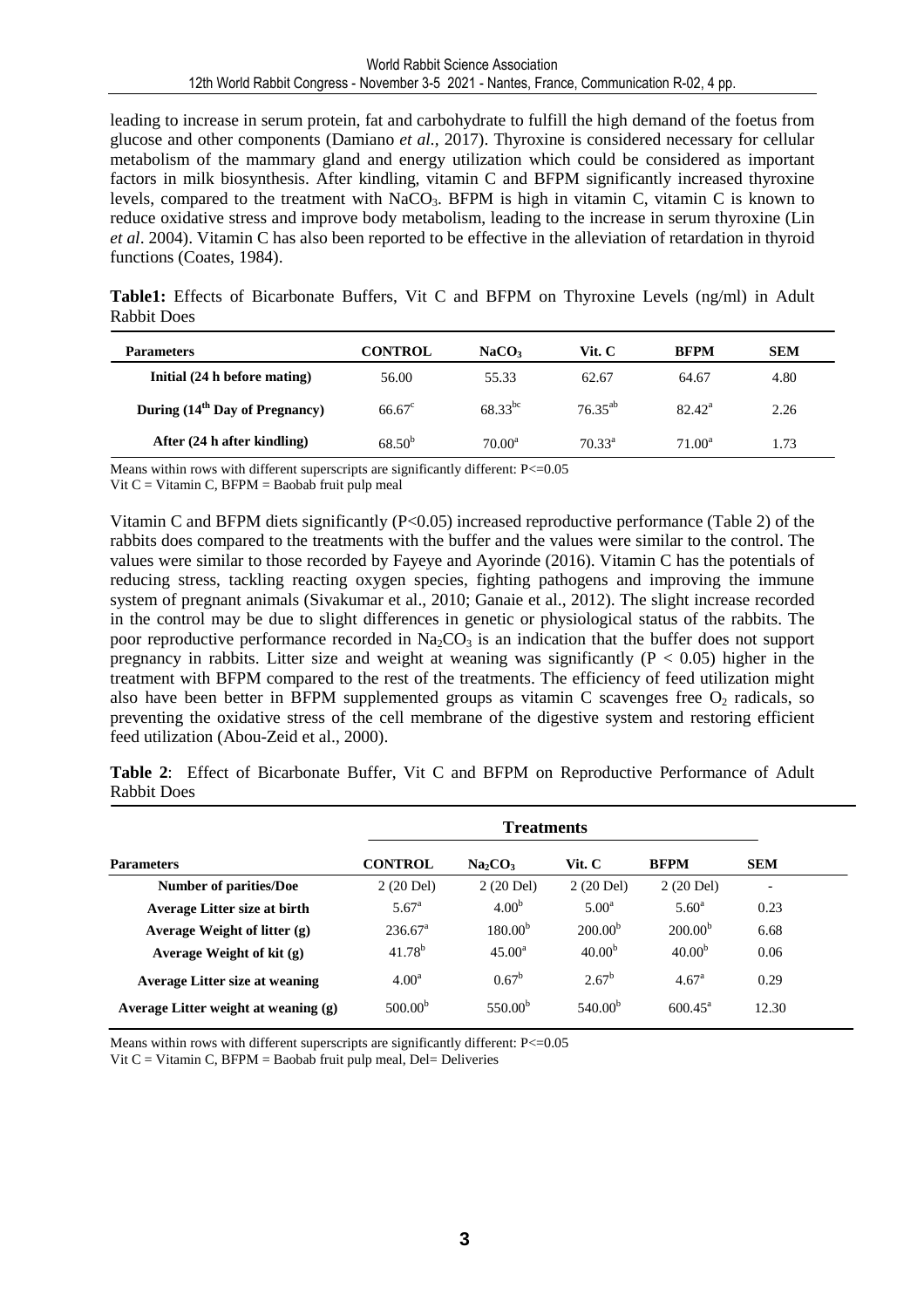#### **CONCLUSION**

In conclusion, heat stress adversely affected thyroxine secretion in reproductive does; the NaCO<sub>3</sub> buffer reduce reproductive performance in rabbits, whereas the vitamins especially the organic BFPM improved kits weight at weaning and was recommended to be used in rabbit diets during hot conditions.

#### **REFERENCES**

- Abdel-Monem, U. M. 2001. Dietary supplementation with ascorbic acid and its effects on productive and reproductive performance of New Zealand White rabbits, under the summer condition of Egypt. *Proceedings of 2nd International Conference on Animal Production & Health in Semi-Arid Areas. Al-Arish, North Sinai, Egypt. Pp 332-336*
- Abou-Zeid, A.E., Isshak, A., Neamat, B., Abou-Ouf, N. 2000. The potential effect of vitamin C supplementation in quail. Egypt. *J. Poult. Sci., 20: 817-38.*
- Agbessi Dos-Santos D. 1987. Tome Manuel de nutrition africaine: elements de base appliquée. *Dakar: ACCT, IPD et Editions Karthala.*
- Anoh K. U. 2017. Alleviating heat stress with Baobab fruit pulp meal: Effect on testosterone concentration and gonadal and epididymal morphometry of adult rabbit bucks. *Academia Journal of Agricultural Research, 5(8): 178 – 182.*
- Chandra M. 2006. Buffer: A guide for the preparation and use of buffers in biological systems. *EMD Biosciences, Inc., an affiliate of Merck KGaA, Darmstadt, Germany.*
- Coates, M.E. 1984. Metabolic role of the vitamins, *in: Physiology and Biochemistry of the Domestic fowl, Freeman, B.W. (Ed).*
- Fayeye, T. R., Ayorinde, K. L. 2016. Gestation length, litter size at birth and their effects on gestation weight gain, kindling loss, live body weight of kit and survival in domestic rabbit in Nigeria. *Proceedings 11th World Rabbit Congress - June 15-18, 2016 - Qingdao – China*
- Ganaie, A.H., Hooda, O. K., Singh, S.V., Ashutosh, Upadhdyay, R.C. 2012. Response of vitamin C supplementation on biochemical, hormonal and physiological parameters of pregnant Murrah buffaloes during hot-humid conditions. Indian *J. Anim. Nutr., 293: 214-21.*
- Lin, H., Malheiros, R.D., Moraes, V.M.B., Careghi, C., Decuypere, Buyse, E.J. 2004. Acclimation of broiler chickens to chronic high environmental temperature. *Archiv Fur Geflugelkunde 68, 39-46.*
- Marai I.F.M., Habeeb A.A.M., Gad A.E. 2004. Reproductive trans of female rabbits as affected by heat stress and lifting regime under subtropical conditions of Egypt. *Animal Science, (78), 119–127.*
- Peart D. J., Kirk R. J., Hillman A. R., Madden L. A., Siegler J. C., and Vince R. V. 2013. The physiological stress response to high-intensity sprint exercise following the ingestion of sodium bicarbonate*. Eur J. Appl Physiol. 113(1):127–134*.
- S.A.S. 2002. Statistical Analysis System, User guide*. 6th edition. North Carolina, USA.*
- Sahin, K., Küçük, O., Sahin, N., Sari, M., 2001. Effects of vitamin C and vitamin E on lipid peroxidation status, some serum hormone, metabolite, and mineral concentrations of Japanese quails reared under heat stress (34 °C). International *Journal for Vitamin and Nutrition Research 71, 27–31.*
- Sivakumar, A.V.N., Singh, G., Varshney, V.P. 2010. Antioxidants supplementation on acid base balance during heat stress in goats. *Asian-Austr. J. Anim. Sci.,23(11): 1462 – 68.*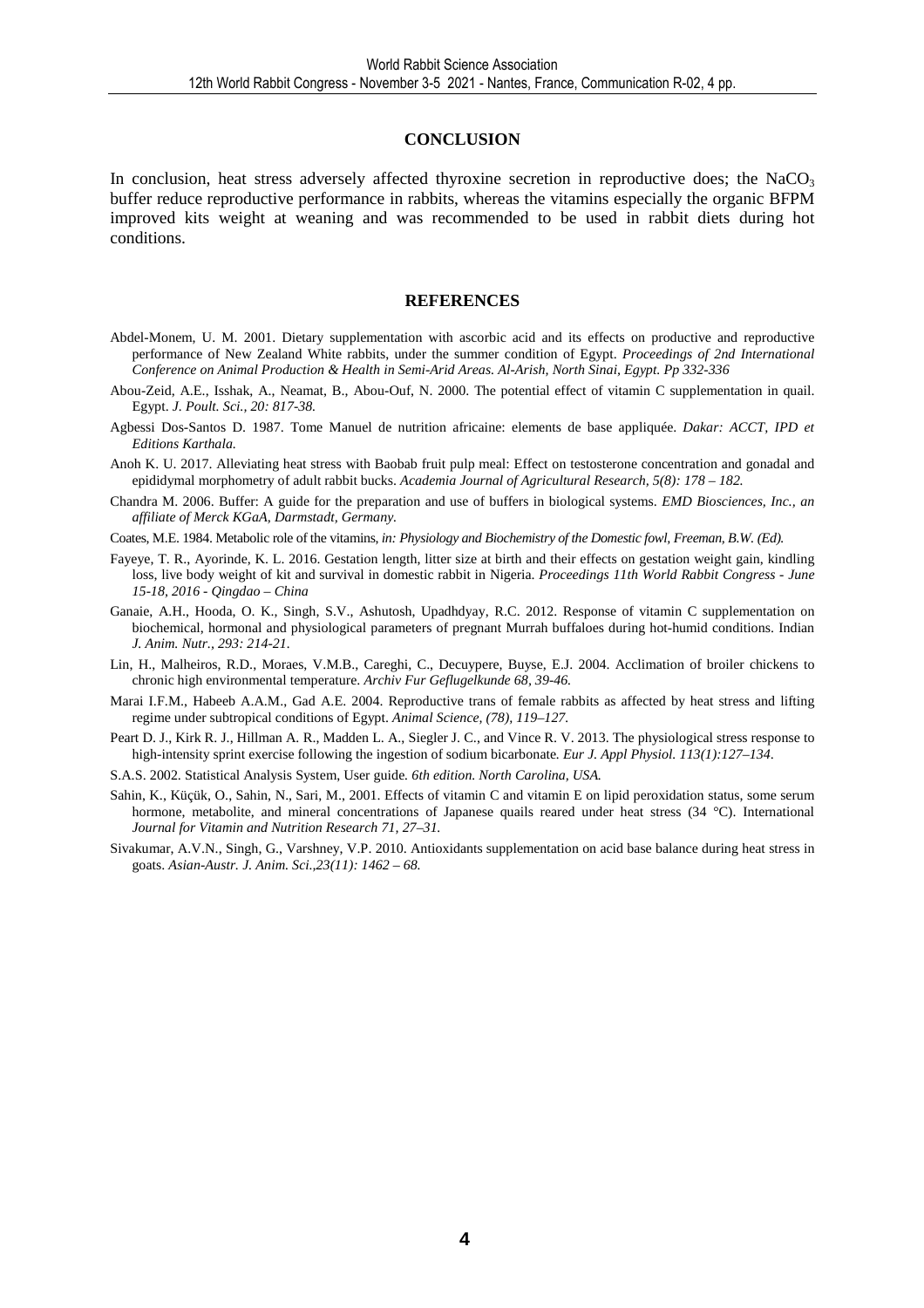## **THE INFLUENCE OF ORGANIC AND SYNTHETIC ANTIOXIDANTS ON THE REPRODUCTIVE PERFORMANCE OF HEAT STRESSED RABBIT UNDER TROPICAL CONDITION OF NIGERIA**

**By**

**Anoh Kevin U**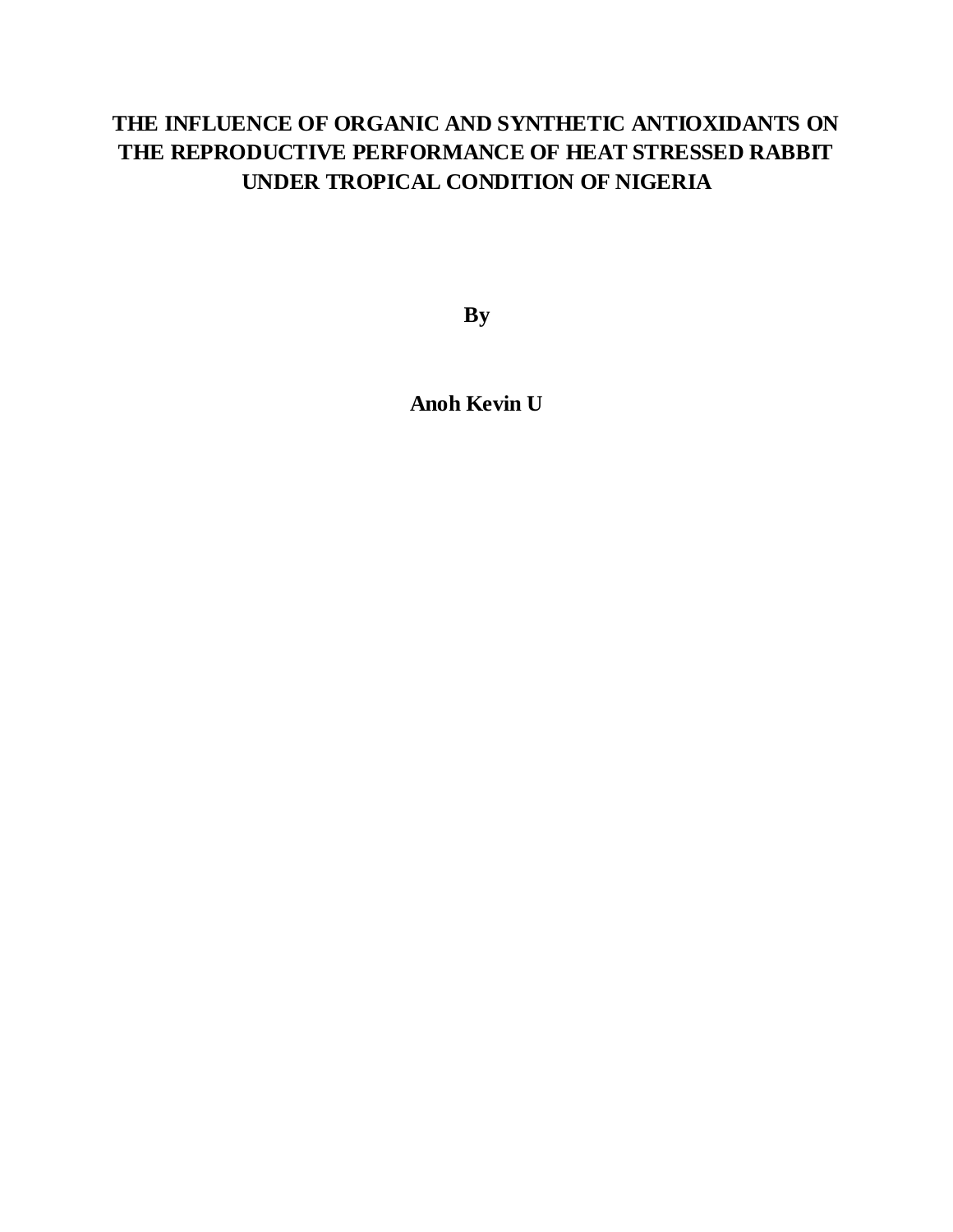### **Introduction**

**Rabbit production holds promise for:**

- **Relieving protein malnutrition**
- **Improving smallholder agriculture**

**Heat stress has been known to:** 

- **Reduce reproductive efficiency in rabbits**
- **affect hormones secretion and fertilization**

**Ameliorating heat stress with anti-oxidants was found to be:** 

- **Cheaper**
- **physiologically friendly for rabbits compared to other methods**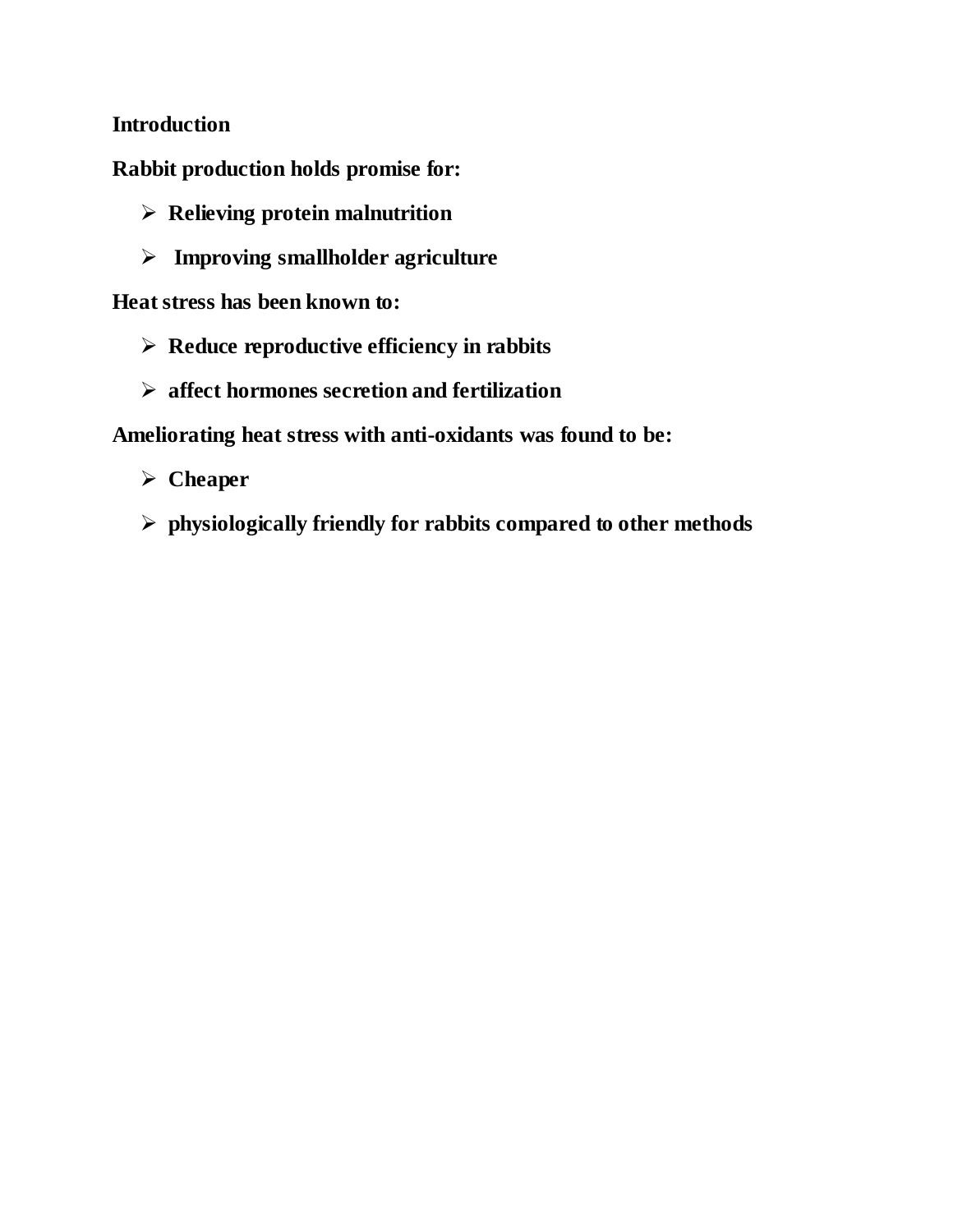**Materials and Methods**

- **- Experimental Site**
- **- Housing**
- **- Preparation of buffer**
- **- Experimental animals, diets and design**

**Determination of thyroxine (T4) concentration**

**Reproductive performance of Rabbit Does**

**Statistical analysis**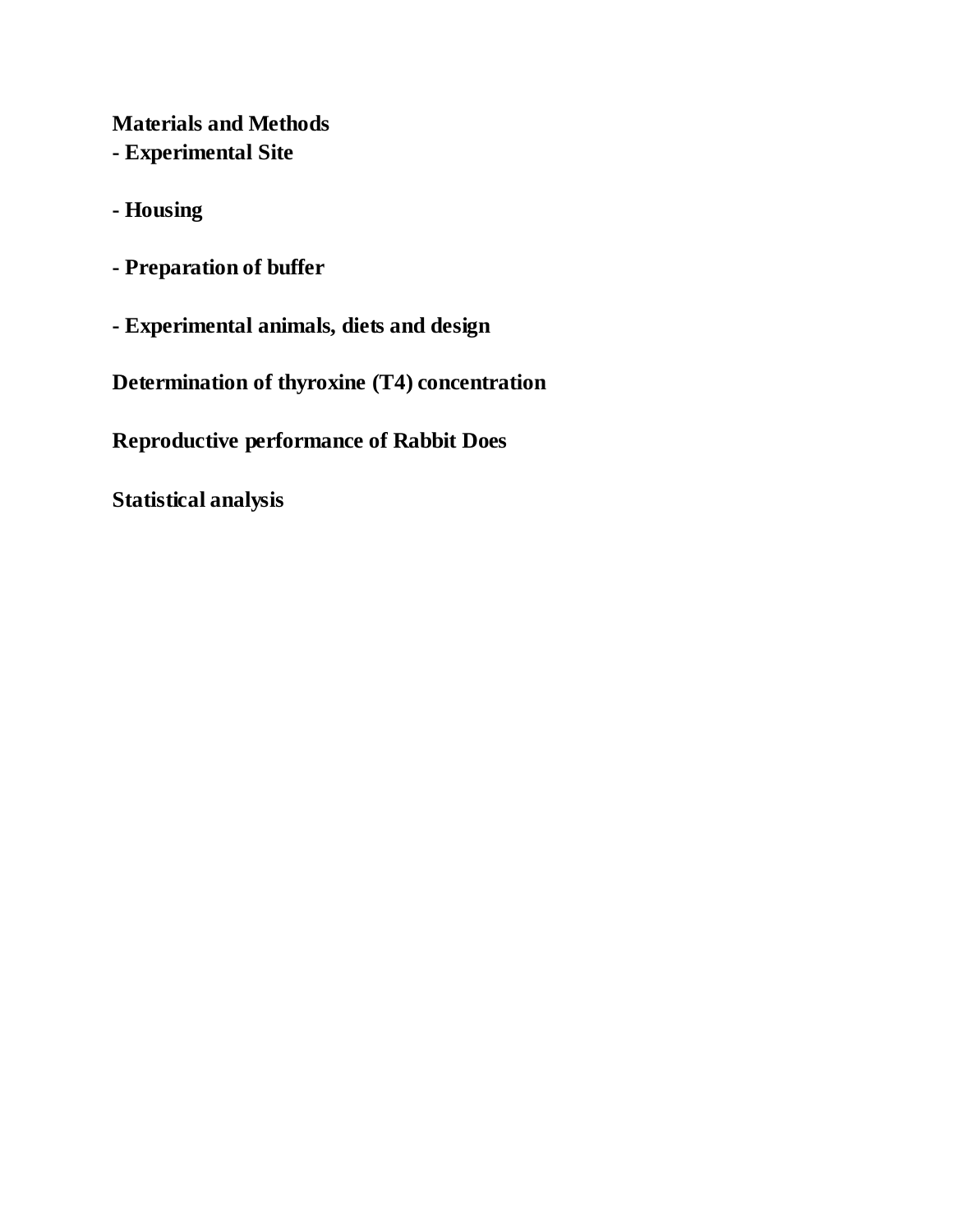## **Results and Discussion**

**Table1: Effects of Bicarbonate Buffer, Vit C and BFPM on Thyroxine Levels (ng/ml) in Adult Rabbit Does**

| <b>Parameters</b>                                 | <b>CONTROL</b>       | NaCO <sub>3</sub>   | Vit. C      | <b>BFPM</b>    |
|---------------------------------------------------|----------------------|---------------------|-------------|----------------|
| Initial (24 h)<br>before mating)                  | 56.00                | 55.33               | 62.67       | 64.67          |
| th<br>During (14)<br>Day of<br><b>Pregnancy</b> ) | $66.67$ <sup>c</sup> | 68.33 <sup>bc</sup> | ab<br>76.35 | $82.42^{^{a}}$ |
| After (24 h<br>after kindling)                    | 68.50 <sup>b</sup>   | a<br>70.00          | a<br>70.33  | a<br>71.00     |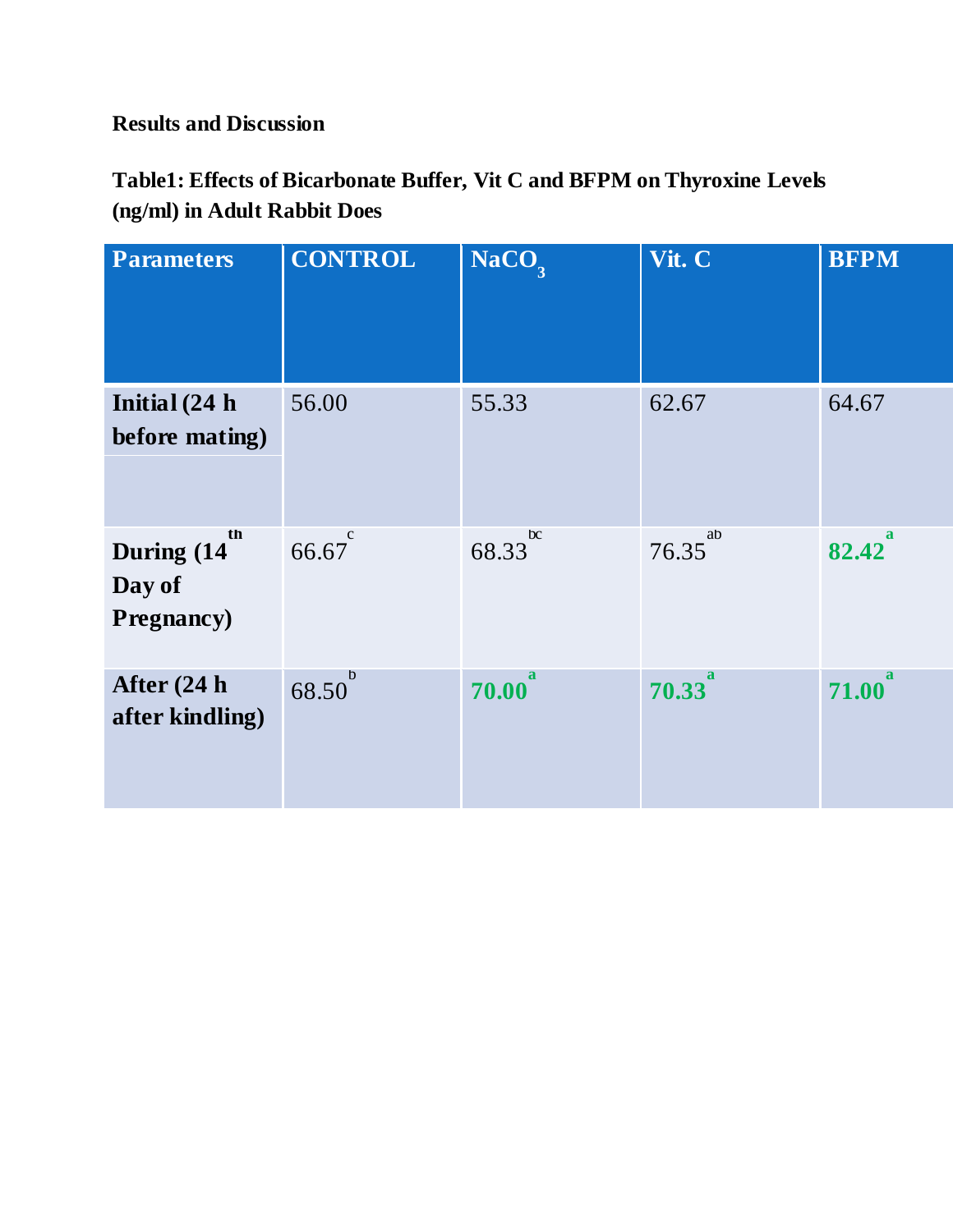# **Table 2: Effect of Bicarbonate Buffer, Vit C and BFPM on Reproductive Performance of Adult Rabbit Does**

| <b>Parameters</b>                     | CONTROL Na <sub>2</sub> CO <sub>2</sub> |                   | Vit. C            |
|---------------------------------------|-----------------------------------------|-------------------|-------------------|
| <b>Number of parities/Doe</b>         | $\overline{2}$                          | $\overline{2}$    | $\overline{2}$    |
| <b>Average Litter size at birth</b>   | $5.67^{a}$                              | 4.00 <sup>b</sup> | 5.00 <sup>a</sup> |
| Average Weight of litter (g)          | $236.67^{a}$                            | $180.00^{b}$      | $200.00^{b}$      |
| Average Weight of kit (g)             | $41.78^{b}$                             | $45.00^{a}$       | $40.00^{b}$       |
| <b>Average Litter size at weaning</b> | 4.00 <sup>a</sup>                       | $0.67^{b}$        | $2.67^{b}$        |
| Average Litter weight at weaning (g)  | $500.00^{b}$                            | $550.00^{b}$      | $540.00^{b}$      |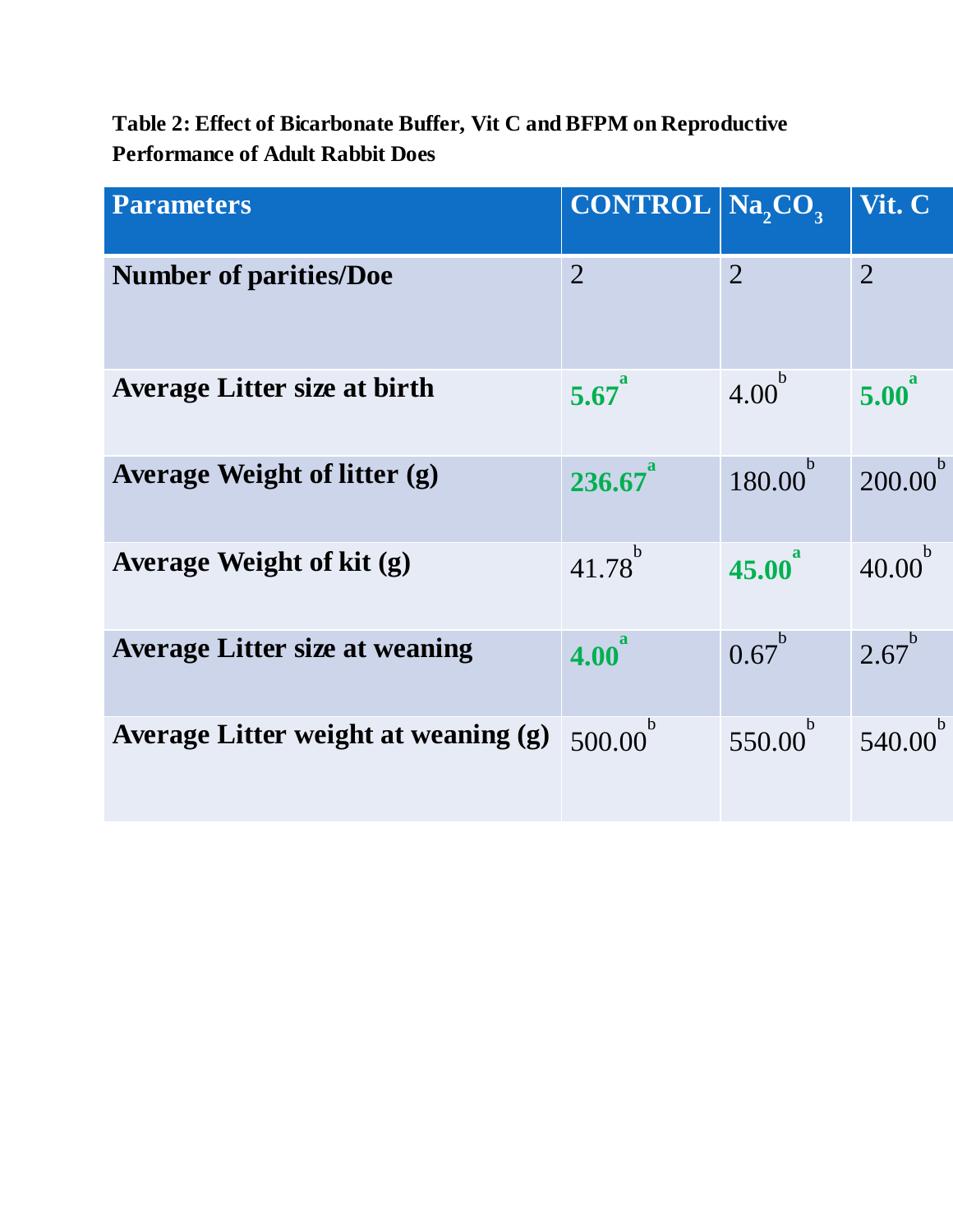### **Conclusion**

- **Heat stress adversely affected thyroxine secretion in reproductive does**
- $\triangleright$  The NaCO<sub>3</sub> buffer reduced reproductive performance in rabbits, **whereas the vitamins especially the organic BFPM improved Kitten weight at weaning**
- **Vitamin antioxidants are recommended to be used in rabbit diets during hot conditions**